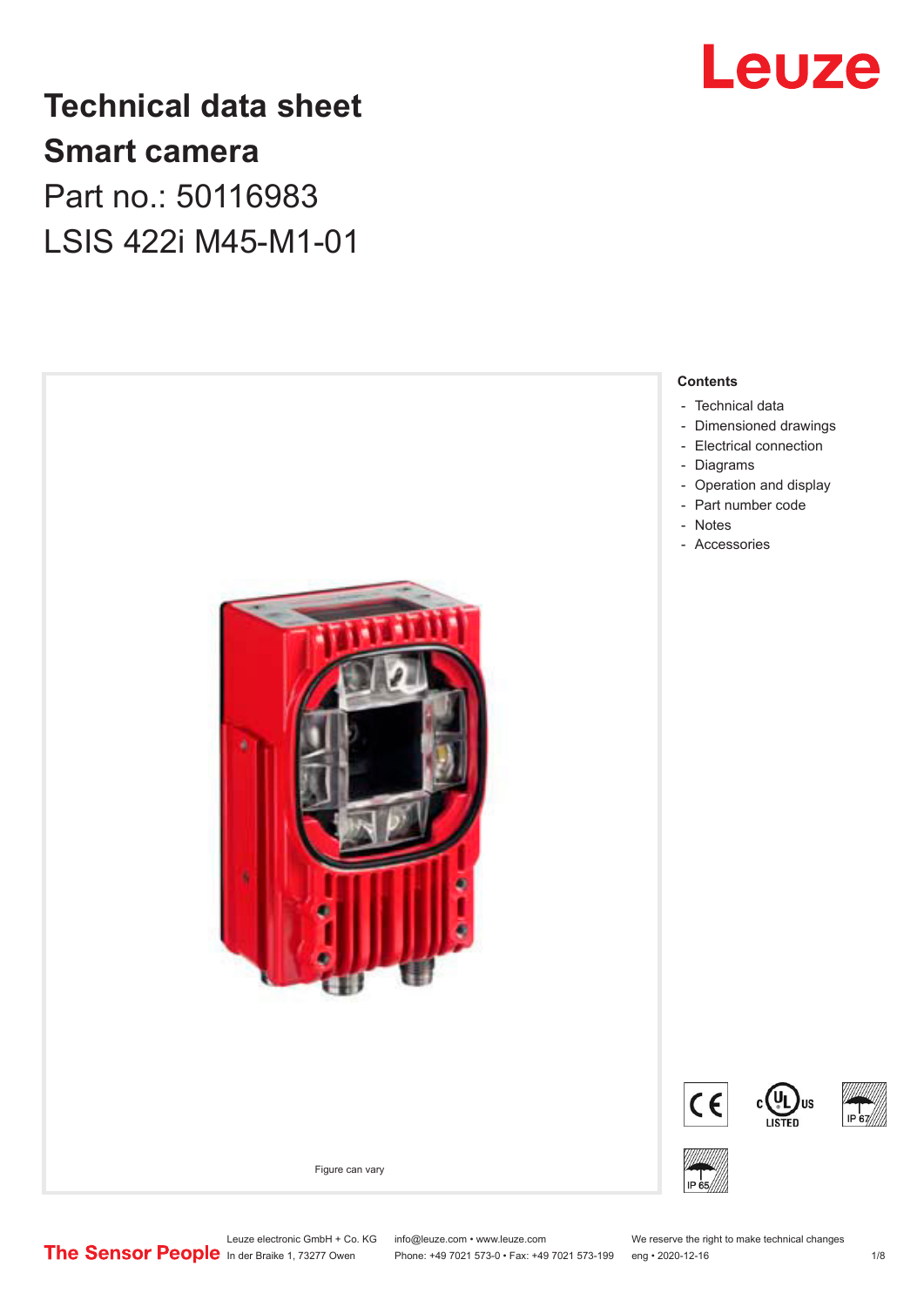## <span id="page-1-0"></span>**Technical data**

#### **Basic data**

| <b>Series</b>                                  | <b>LSIS 422i</b>             |
|------------------------------------------------|------------------------------|
| Chip                                           | <b>CMOS</b>                  |
|                                                |                              |
| <b>Functions</b>                               |                              |
| <b>Software functions</b>                      | Reading of 1D codes          |
|                                                | Reading of 2D codes          |
|                                                |                              |
| <b>Read data</b>                               |                              |
| Code types, readable                           | 2/5 Interleaved              |
|                                                | Codabar                      |
|                                                | Code 128                     |
|                                                | Code 39                      |
|                                                | Data Matrix Code             |
|                                                | Directly-marked 2D-codes     |
|                                                | <b>EAN 128</b>               |
|                                                | <b>EAN 8/13</b>              |
|                                                | Pharma Code                  |
|                                                | <b>UPC</b>                   |
|                                                |                              |
| <b>Optical data</b>                            |                              |
| <b>Working range</b>                           | 75  10,000 mm                |
| <b>Light source</b>                            | LED, RGB                     |
| <b>Transmitted-signal shape</b>                | pulsed, continuously         |
| Camera resolution, horizontal                  | 752 px                       |
| Camera resolution, vertical                    | 480 px                       |
| <b>Focal length</b>                            | <b>16 mm</b>                 |
| Chip size                                      | $1/3$ in                     |
| Frame rate (images per second), max.           | 50 pieces per second         |
| <b>Electronic shutter speed</b>                | $0.05420$ ms                 |
| <b>Camera type</b>                             | Monochrome                   |
|                                                |                              |
| <b>Electrical data</b>                         |                              |
| <b>Protective circuit</b>                      | Overtemperature protection   |
|                                                | Overvoltage protection       |
|                                                | Polarity reversal protection |
|                                                | Short circuit protected      |
|                                                | <b>Transient protection</b>  |
|                                                |                              |
| Performance data                               |                              |
| Supply voltage U <sub>B</sub>                  | 18  30 V, DC                 |
|                                                |                              |
| Inputs/outputs selectable                      |                              |
| Number of inputs/outputs selectable 8 Piece(s) |                              |
| Voltage type, outputs                          | DC                           |
| Switching voltage, outputs                     | Typ. $U_{\rm B}$ / 0 V       |
| Voltage type, inputs                           | DC                           |
| Switching voltage, inputs                      | Typ. $U_B / 0 V$             |
|                                                |                              |
| Input/output 1                                 |                              |
| <b>Function</b>                                | Freely configurable          |
|                                                |                              |
| Input/output 2<br><b>Function</b>              | Freely configurable          |
|                                                |                              |
| Input/output 3                                 |                              |
| <b>Function</b>                                | Freely configurable          |
|                                                |                              |
| Input/output 4                                 |                              |
| <b>Function</b>                                | Freely configurable          |

| Input/output 5                         |                                           |
|----------------------------------------|-------------------------------------------|
| <b>Function</b>                        | Freely configurable                       |
|                                        |                                           |
| Input/output 6                         |                                           |
| <b>Function</b>                        | Freely configurable                       |
| Input/output 7                         |                                           |
| <b>Function</b>                        | Freely configurable                       |
|                                        |                                           |
| Input/output 8                         |                                           |
| <b>Function</b>                        | Freely configurable                       |
|                                        |                                           |
| <b>Interface</b>                       |                                           |
| <b>Type</b>                            | RS 232, Ethernet                          |
|                                        |                                           |
| <b>RS 232</b>                          |                                           |
| <b>Function</b>                        | Process                                   |
| <b>Framing protocol</b>                | <b>BCC</b> mode                           |
|                                        | Software X ON / X OFF                     |
| <b>Transmission speed</b>              | 4,800  115,200 Bd                         |
| Data format                            | Adjustable                                |
| <b>Start bit</b><br>Data bit           | $\mathbf{1}$                              |
|                                        | 7,8                                       |
| Stop bit                               | 1.2                                       |
| Parity                                 | Adjustable                                |
| <b>Transmission protocol</b>           | Adjustable<br><b>ASCII</b>                |
| Data encoding                          |                                           |
| <b>Ethernet</b>                        |                                           |
| <b>Architecture</b>                    | Client                                    |
|                                        | Server                                    |
| <b>Address assignment</b>              | DHCP                                      |
|                                        | Manual address assignment                 |
| <b>Transmission speed</b>              | 10 Mbit/s                                 |
|                                        | 100 Mbit/s                                |
| <b>Function</b>                        | Process                                   |
|                                        | Service                                   |
| <b>Switch functionality</b>            | None                                      |
| <b>Transmission protocol</b>           | TCP/IP, UDP                               |
| <b>Connection</b>                      |                                           |
|                                        |                                           |
| <b>Number of connections</b>           | 3 Piece(s)                                |
|                                        |                                           |
| <b>Connection 1</b><br><b>Function</b> |                                           |
|                                        | Configuration interface<br>Data interface |
|                                        | Service interface                         |
| Type of connection                     | Connector                                 |
| <b>Thread size</b>                     | M12                                       |
| Type                                   | Female                                    |
| <b>Material</b>                        | Metal                                     |
| No. of pins                            | 4 -pin                                    |
| Encoding                               | D-coded                                   |
|                                        |                                           |

**Leuze**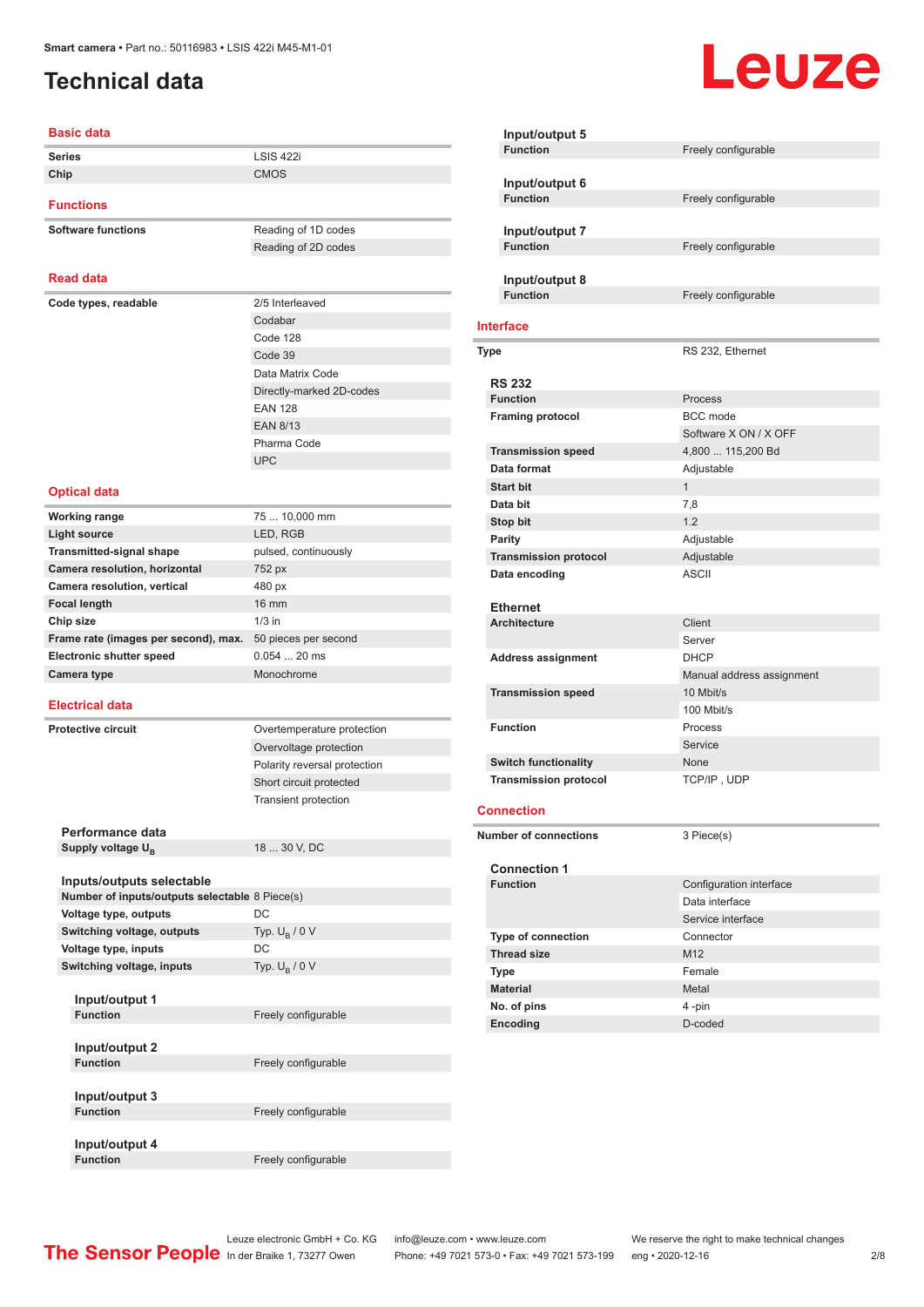## **Technical data**

**Connection 2**

# Leuze

| <b>Function</b>           | Signal IN      |
|---------------------------|----------------|
|                           | Signal OUT     |
|                           | Voltage supply |
| <b>Type of connection</b> | Connector      |
| <b>Thread size</b>        | M12            |
| Type                      | Male           |
| <b>Material</b>           | Metal          |
| No. of pins               | 8-pin          |
| Encoding                  | A-coded        |
|                           |                |
| <b>Connection 3</b>       |                |
| <b>Function</b>           | Data interface |
|                           | Signal IN      |
|                           | Signal OUT     |
| Type of connection        | Connector      |
| <b>Thread size</b>        | M12            |
| Type                      | Female         |
| <b>Material</b>           | Metal          |
| No. of pins               | 8-pin          |
| Encoding                  | A-coded        |

#### **Mechanical data**

| Design                   | Cubic                        |
|--------------------------|------------------------------|
| Dimension (W x H x L)    | 75 mm x 55 mm x 113 mm       |
| <b>Housing material</b>  | Metal                        |
| <b>Metal housing</b>     | Diecast aluminum             |
| Lens cover material      | Plastic                      |
| Net weight               | 500q                         |
| <b>Housing color</b>     | Black, RAL 9005              |
|                          | Red, RAL 3000                |
| <b>Type of fastening</b> | Dovetail grooves             |
|                          | Mounting thread              |
|                          | Via optional mounting device |

#### **Operation and display**

| I FD                                             |
|--------------------------------------------------|
| Monochromatic graphical display,<br>128x64 pixel |
| 2 Piece(s)                                       |
| Via web browser                                  |
| Membrane keyboard                                |
|                                                  |

#### **Environmental data**

| Ambient temperature, operation     | $0+45$ °C    |
|------------------------------------|--------------|
| Ambient temperature, storage       | $-20$ +70 °C |
| Relative humidity (non-condensing) | $090\%$      |

#### **Certifications**

| Degree of protection                                                    | IP 65                   |
|-------------------------------------------------------------------------|-------------------------|
|                                                                         | <b>IP 67</b>            |
| <b>Protection class</b>                                                 | Ш                       |
| <b>Certifications</b>                                                   | c UL US                 |
| Test procedure for EMC in accordance EN 61000-6-2:2005<br>with standard |                         |
|                                                                         | EN 61000-6-4:2001       |
| Test procedure for shock in<br>accordance with standard                 | IEC 60068-2-27, test Ea |
| Test procedure for continuous shock<br>in accordance with standard      | IEC 60068-2-29, test Eb |
| Test procedure for vibration in<br>accordance with standard             | IEC 60068-2-6, test Fc  |
| US patents                                                              | US 8,288,706 B          |
|                                                                         |                         |

#### **Classification**

| <b>Customs tariff number</b> | 90318020 |
|------------------------------|----------|
| eCl@ss 5.1.4                 | 27280103 |
| $eC/\omega$ ss 8.0           | 27280103 |
| eCl@ss 9.0                   | 27280103 |
| eCl@ss 10.0                  | 27280103 |
| eCl@ss 11.0                  | 27280103 |
| <b>ETIM 5.0</b>              | EC002550 |
| <b>ETIM 6.0</b>              | EC002999 |
| <b>ETIM 7.0</b>              | EC002999 |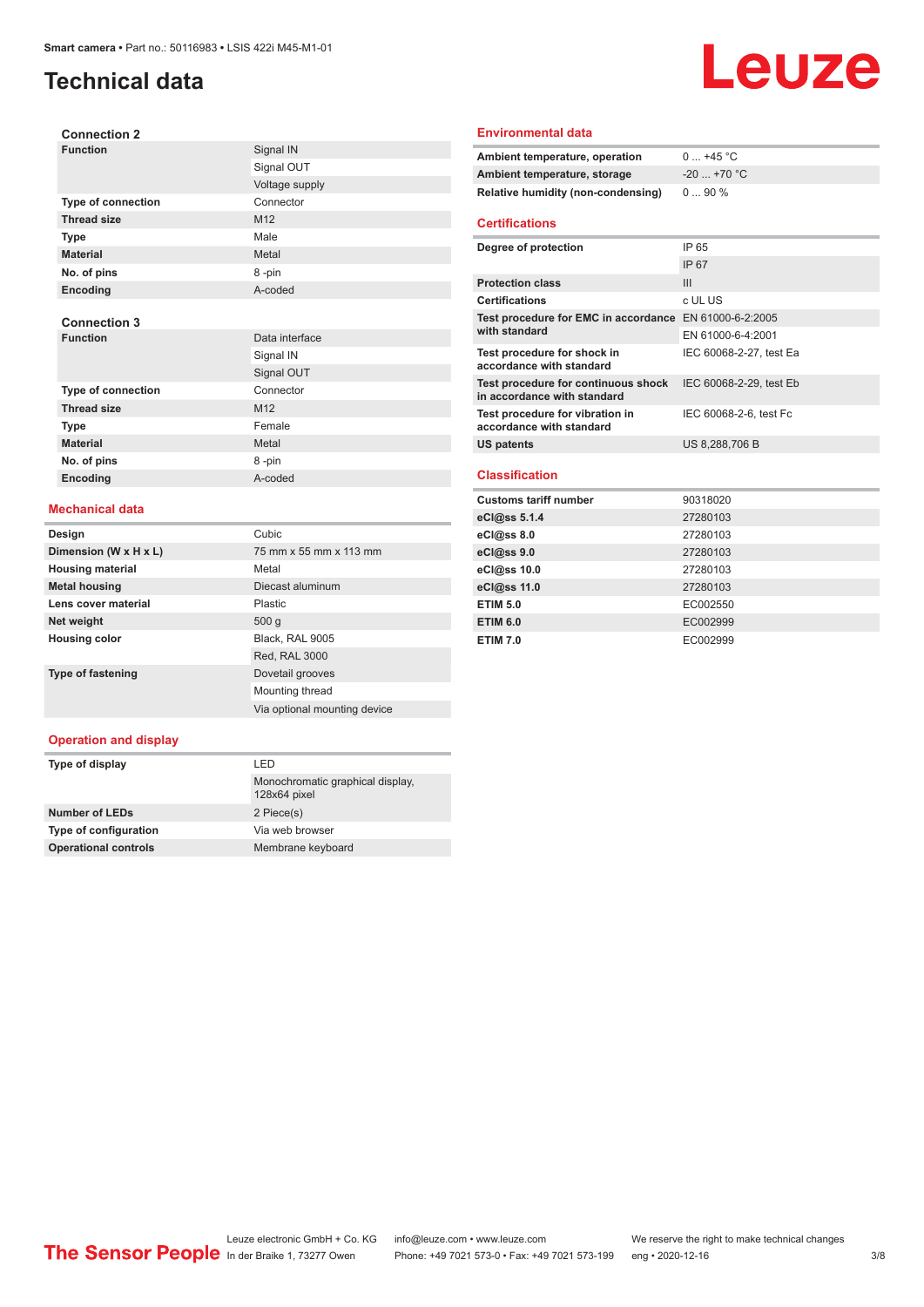## <span id="page-3-0"></span>**Dimensioned drawings**

All dimensions in millimeters



# **Electrical connection**

**Connection 1 SERVICE**

| <b>Function</b>    | Configuration interface |
|--------------------|-------------------------|
|                    | Data interface          |
|                    | Service interface       |
| Type of connection | Connector               |
| <b>Thread size</b> | M12                     |
| <b>Type</b>        | Female                  |
| <b>Material</b>    | Metal                   |
| No. of pins        | 4-pin                   |
| Encoding           | D-coded                 |
|                    |                         |

## **Pin Pin assignment**

| $\overline{1}$ | TD+   |
|----------------|-------|
| $\overline{2}$ | $RD+$ |
| 3              | TD-   |
| $\overline{4}$ | RD-   |



# **Leuze**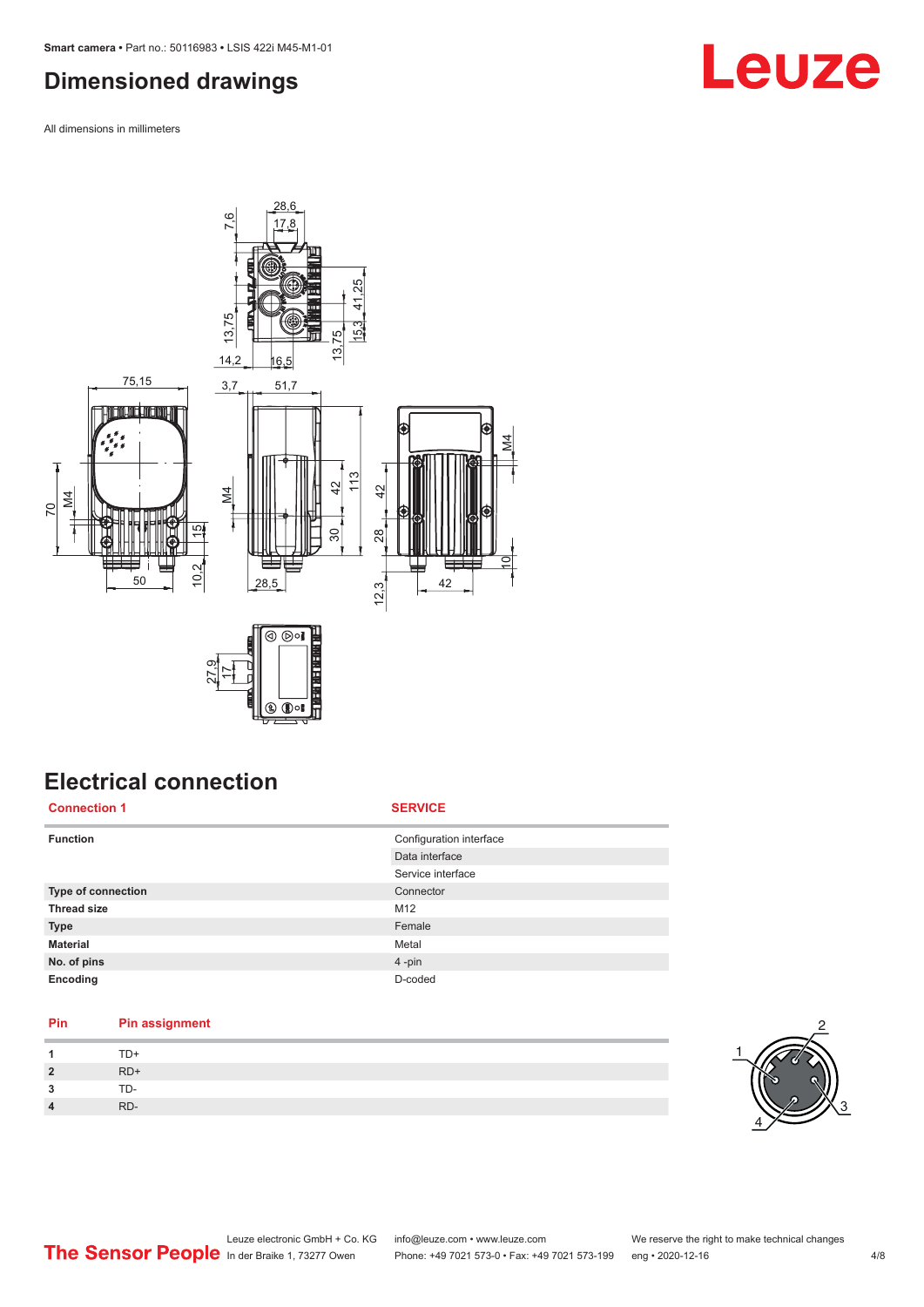## **Electrical connection**

### **Connection 2 PWR**

| <b>Function</b>    | Signal IN<br>Signal OUT<br>Voltage supply |
|--------------------|-------------------------------------------|
| Type of connection | Connector                                 |
| <b>Thread size</b> | M12                                       |
| <b>Type</b>        | Male                                      |
| <b>Material</b>    | Metal                                     |
| No. of pins        | 8-pin                                     |
| Encoding           | A-coded                                   |

#### **Pin Pin assignment**

|         | <b>VIN</b>      |
|---------|-----------------|
| າ       | IO <sub>1</sub> |
| 3       | GND             |
| 4       | IO2             |
| 5       | IO <sub>3</sub> |
| 6       | IO4             |
|         | n.c.            |
| $\circ$ | FE              |

#### **Connection 3 BUS OUT**

| <b>Function</b>           | Data interface |
|---------------------------|----------------|
|                           | Signal IN      |
|                           | Signal OUT     |
| <b>Type of connection</b> | Connector      |
| <b>Thread size</b>        | M12            |
| <b>Type</b>               | Female         |
| <b>Material</b>           | Metal          |
| No. of pins               | 8-pin          |
| Encoding                  | A-coded        |

### **Pin Pin assignment 1** IO5 **2** IO6

|   | <b>IUD</b>       |
|---|------------------|
|   | <b>GND</b>       |
| 4 | IO7              |
| 5 | IO8              |
| 6 | <b>RS 232-RX</b> |
|   | <b>RS 232-TX</b> |
|   | <b>FE</b>        |





# Leuze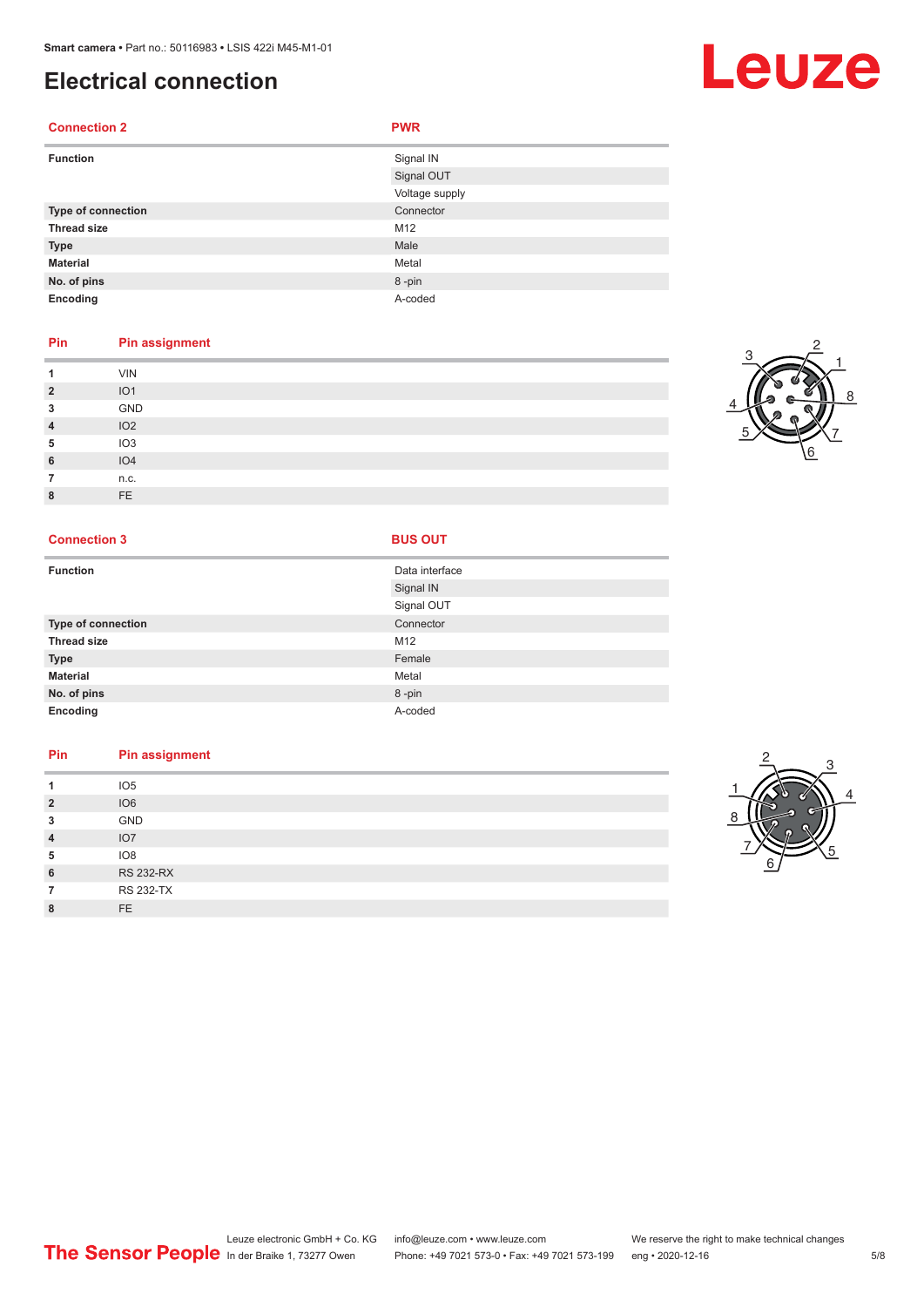## <span id="page-5-0"></span>**Diagrams**

# Leuze

### Relationship between working distance and field of view size



# **Operation and display**

| <b>LED</b>  |                         | <b>Display</b>            | <b>Meaning</b>                  |
|-------------|-------------------------|---------------------------|---------------------------------|
| 1           | <b>PWR</b>              | Off                       | No supply voltage               |
|             |                         | Green, flashing           | Device ok, initialization phase |
|             |                         | Green, continuous light   | Device OK                       |
|             |                         | Orange, continuous light  | Service operation               |
|             |                         | Red, flashing             | Device OK, warning set          |
|             |                         | Red, continuous light     | Device error                    |
| $2^{\circ}$ | <b>BUS</b>              | Off                       | No supply voltage               |
|             | Green, flashing         | <b>BUS</b> initialization |                                 |
|             | Green, continuous light | <b>BUS OK</b>             |                                 |
|             |                         | Red, flashing             | Bus error                       |

## **Part number code**

Part designation: **LSIS AABB CCD-EF-GG**

| <b>LSIS</b> | <b>Operating principle</b><br>Smart camera                                                                                                       |
|-------------|--------------------------------------------------------------------------------------------------------------------------------------------------|
| AA          | <b>Functions</b><br>41: BLOB analysis<br>42: Code reading<br>46: BLOB analysis, code reading, measuring tool<br>47: Compartment fine positioning |
| <b>BB</b>   | Interface<br>2: RS 232 / Ethernet + digital I/Os                                                                                                 |
| cc          | Camera chip / resolution range<br>M4: Monochrome / 752 x 480px                                                                                   |
| D           | Lens<br>$3:8$ mm<br>$5:16$ mm<br>9: depending on the used interchangeable lens                                                                   |
| E           | <b>Illumination</b><br>I: infrared light<br>M: RGBW<br>W: white<br>X: external illumination                                                      |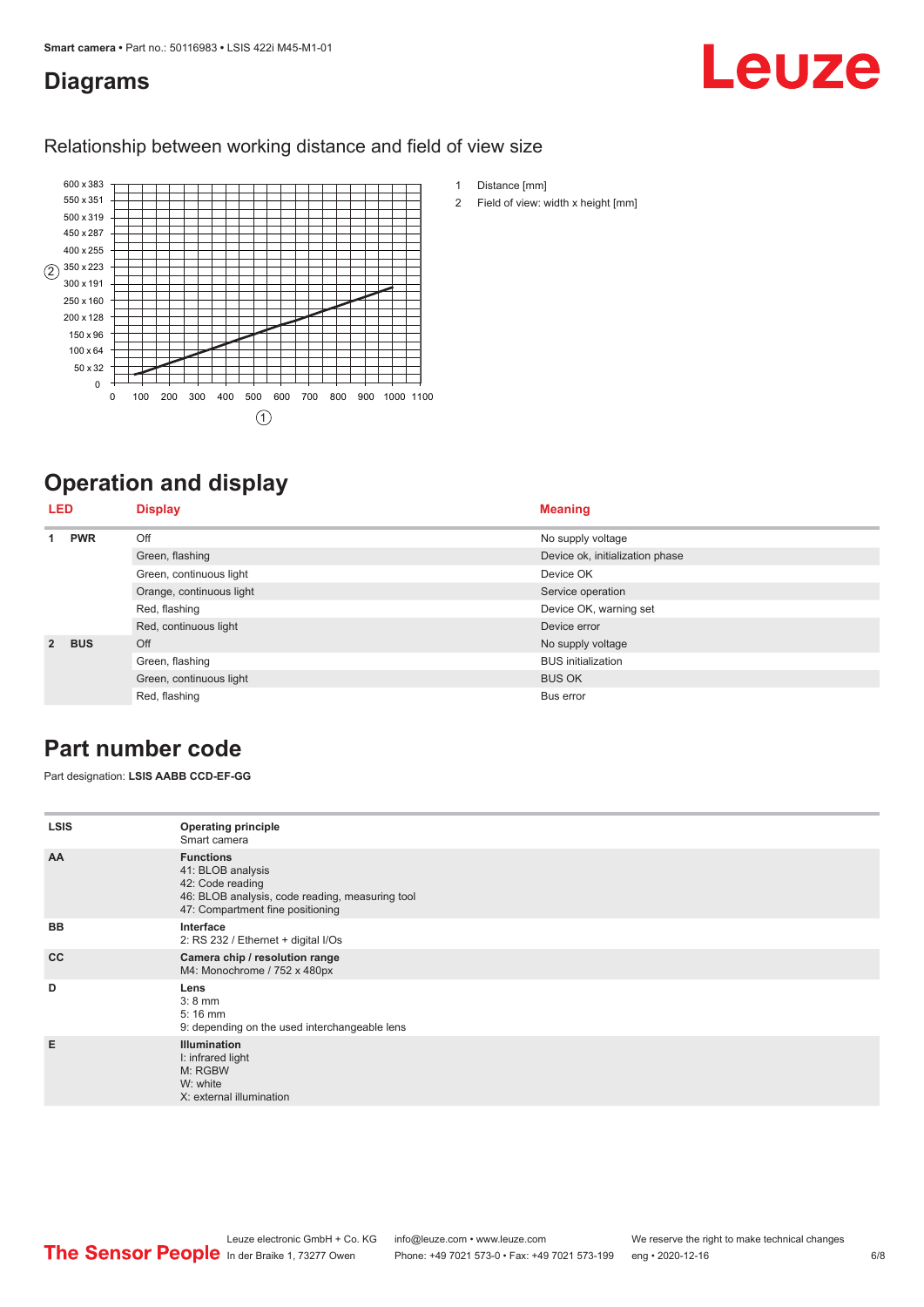## <span id="page-6-0"></span>**Part number code**



| F         | <b>Illumination type</b><br>1: diffuse front illumination<br>9: none                            |
|-----------|-------------------------------------------------------------------------------------------------|
| GG        | Version<br>01: plastic<br>n/a: glass<br>H: with heating                                         |
|           | <b>Note</b>                                                                                     |
| $\bullet$ | $\&$ A list with all available device types can be found on the Leuze website at www.leuze.com. |

## **Notes**

| <b>Observe intended use!</b>                                                          |
|---------------------------------------------------------------------------------------|
| $\%$ This product is not a safety sensor and is not intended as personnel protection. |
| $\%$ The product may only be put into operation by competent persons.                 |
| § Only use the product in accordance with its intended use.                           |

## **Accessories**

## Connection technology - Connection cables

|  | Part no. | <b>Designation</b>      | <b>Article</b>   | <b>Description</b>                                                                                                                                                                            |
|--|----------|-------------------------|------------------|-----------------------------------------------------------------------------------------------------------------------------------------------------------------------------------------------|
|  | 50135128 | KD S-M12-8A-P1-050      | Connection cable | Connection 1: Connector, M12, Axial, Female, A-coded, 8-pin<br>Connection 2: Open end<br>Shielded: Yes<br>Cable length: 5,000 mm<br>Sheathing material: PUR                                   |
|  | 50135074 | KS ET-M12-4A-P7-<br>050 | Connection cable | Suitable for interface: Ethernet<br>Connection 1: Connector, M12, Axial, Male, D-coded, 4-pin<br>Connection 2: Open end<br>Shielded: Yes<br>Cable length: 5,000 mm<br>Sheathing material: PUR |
|  | 50135139 | KS S-M12-8A-P1-050      | Connection cable | Connection 1: Connector, M12, Axial, Male, A-coded, 8-pin<br>Connection 2: Open end<br>Shielded: Yes<br>Cable length: 5,000 mm<br>Sheathing material: PUR                                     |